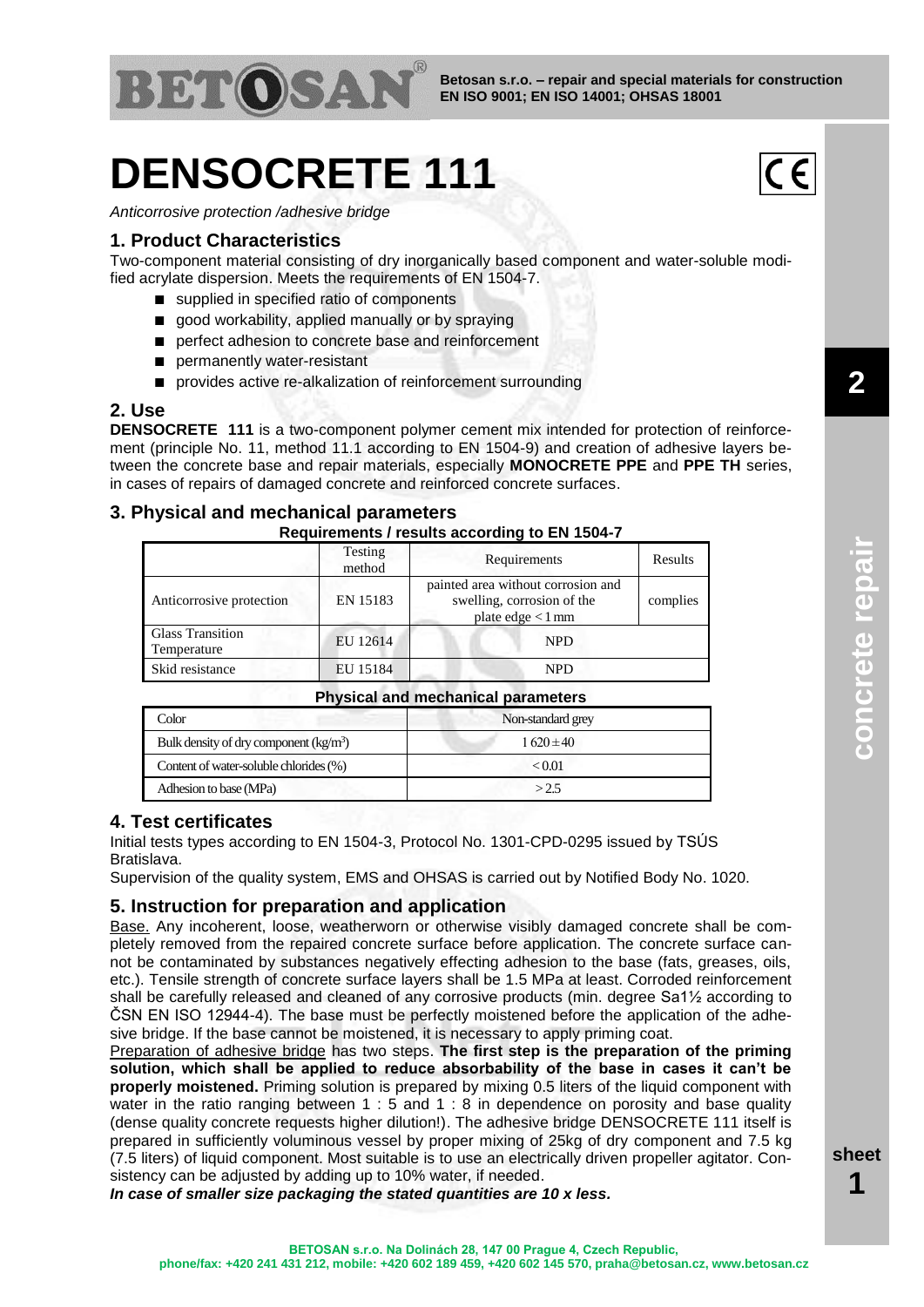

**Na Dolinách 28 147 00 Prague 4 praha@betosan.cz www.betosan.cz**

www.betosan.cz

www.betosan.cz

**SSBK** 

Workability. Workability of the prepared adhesive bridge is 90 minutes under 20 ° C and relative humidity 50-70 %. The prepared composition shall be efficiently protected against desiccation. Neither temperature of the base nor temperature of ambient air shall be below  $+ 5 \degree$  C and above  $+ 30 ° C$ .

Adhesion bridge application. Before application of the adhesive bridge **DENSOCRETE 111** it is necessary to thoroughly moisten the base (see above). If it is not practicable and base is excessively dry or absorbent, it is required for the surface to be coated with priming coat. The surface is primed by solution prepared by the above-mentioned process i.e. by diluting the liquid component with water in the ratio 1:5 up to 1:8 in dependence on porosity and the base quality. In cases of extraordinary absorbent and dry bases the priming can be repeated (two or three times) with technological break of at least 120 minutes between each coat layer. Priming coat shouldn't create a glossy film on the concrete surface. Application of the adhesive bridge itself should be performed on a primed base with a technological break from 120 minutes to 24 hours after the priming. If **DENSOCRETE 111** is used as corrosion protection of reinforcement, the second layer shall be applied with a technological break ranging from 1 hour to 6 hours after the first one but directly before application of a repair mortar so that the mortar is applied into the moistened bridge. The process is the same if it is used as an adhesive bridge. **DENSOCRETE 111** is applied on the primed surface of the repaired construction so that thickness of the applied layer ranges approximately between 0.5 and 1.0 mm. The repair mortar or freshly laid concrete is applied, without delay, into the applied adhesive bridge.

Open time. After application on the construction the so-called open time of the adhesive bridge is max. 30 minutes under 20°C and relative humidity 50 - 70 %. It is necessary to take into account that the possible application period of the mortar or new concrete is reduced with increasing temperature and reducing relative humidity.

# **6. Specific consumption**

Specific consumption of the adhesive bridge amounts to  $0.6 \div 1.2$  kg/m2 in dependence on surface roughness and absorbability.

## **7. Packing and storage**

The dry component is supplied in 25 kg paper bags with PE spraying or PE pails of 2.5 kg. The liquid component is supplied in PE cans with net content of 8 liters or 0.8 liters. During transport and storage the **DENSOCRETE 111** dry mix shall be efficiently protected against moisture. The liquid component shall be protected against freezing. The shelf life of the product in original undamaged packing is 6 months for the dry component and 6 months for the liquid component.

After the expiration of min. shelf life, which is stated on the packaging, ingredients are not fully effective at reducing chromium VI below 2 ppm.

## **8. Health protection at work**

No extraordinary sanitary measures are necessary while working with the two-component adhesive bridge **DENSOCRETE 111**. It is necessary to avoid particularly contamination of eyes and mucous membranes because the product (dry component) contains alkaline components.

Issued MSDS meets the requirements of EC-Regulation 1907/2006, Article 31.

Because the product meets the criteria for classification as hazardous, it is necessary to provide the recipient or carriers with MSDS.

In countries where regulation REACH (para. 33.1): EU regulation on chemicals and their safe use (REACH: EC 1907/2006) is valid, professional users and distributors must be provided with following information automatically and without request:

*This product is subject to Regulation (EC) No. 1907/2006 (REACH). It does not contain any substances that could be released from product under normal or reasonably foreseeable conditions of use. Therefore, there are no registration requirements for substances in articles within the meaning of. Article 7.1 of the Regulation.*

*Based on our current knowledge, this product does not contain SVHC (substances of very high concern) from candidate list published by the European Chemicals Agency in concentrations above 0.1% (w / w).*

## **9. Waste disposal**

During disposal of contaminated packages or clearing debris from product, it is necessary to follow the Act No. 185/2001 Coll. on waste, as amended.